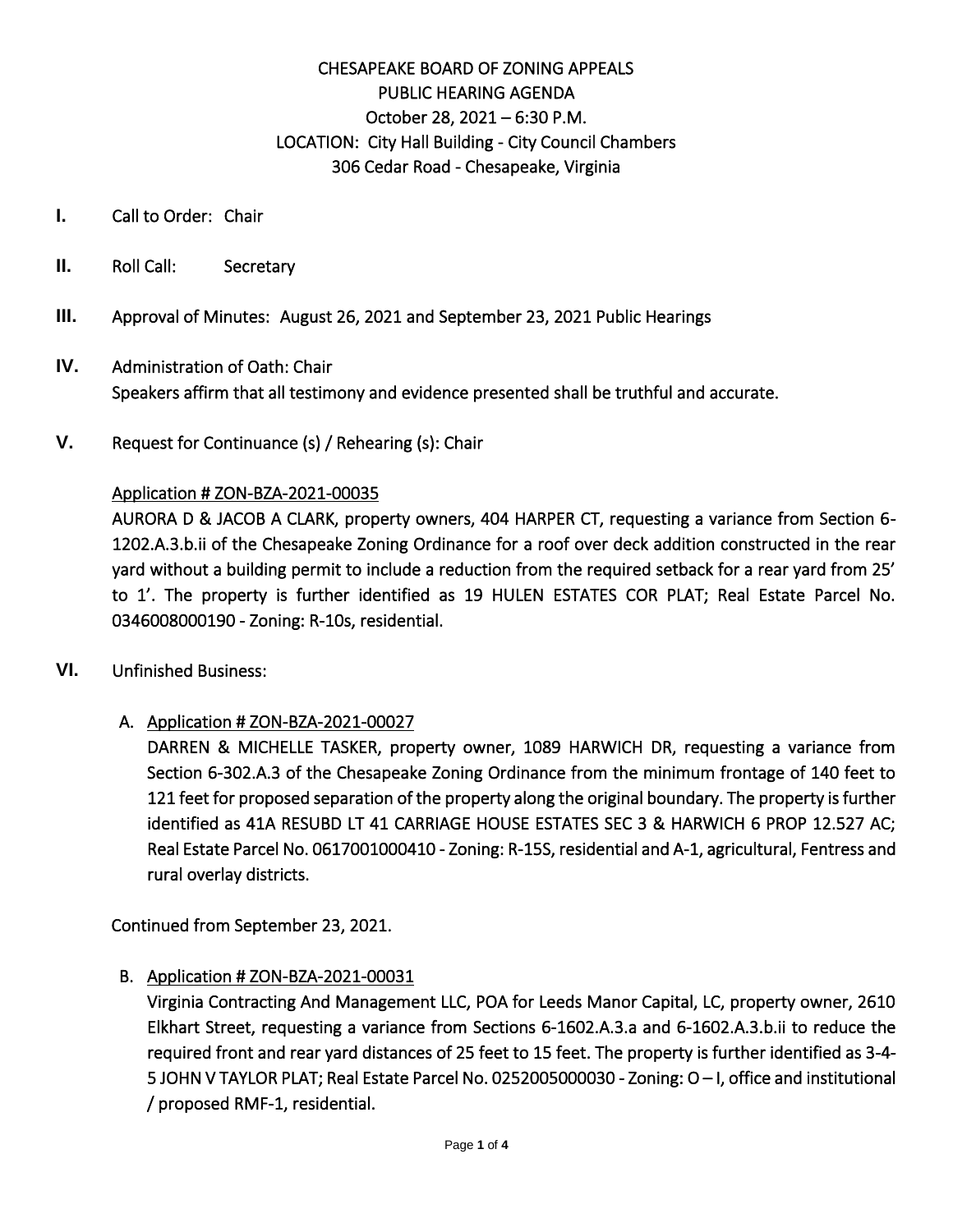Continued from September 23, 2021.

## C. Application # ZON-BZA-2021-00032

BILL L BRAZA, property owner, 4305 THOMAS LN, requesting a variance from Sections 6-1602.A.3.c.i, 6-1602.A.3.c.ii & 6-1602.A.4 of the Chesapeake Zoning Ordinance for a playroom / exercise room addition constructed within 6 feet of an 8' x 8' shed in the rear yard of a nonconforming lot without a building permit to include a reduction from required setbacks for a rear yard from 25' to 2', a side yard from 15' to 2' and a 17% increase in the maximum lot coverage of 35% of the lot to 52%. The property is further identified as 11 WINDS OF SILVERWOOD SEC TWO CORRECTED; Real Estate Parcel No. 0107003000110 - Zoning: R-MF-1, residential.

Administratively continued until October 28, 2021. Not properly posted, sign was not picked up.

# D. Application # ZON-BZA-2021-00033

JOSEPH D & REBECCA R CLIFTON, property owners, 1205 KINGSWAY DR, requesting a variance from Section 14-102.B.3.a of the Chesapeake Zoning Ordinance to reduce the established secondary front yard setback of 32 feet to 23 feet for a proposed detached garage addition. The property is further identified as 163 ESSEX MEADOWS SEC 4; Real Estate Parcel No. 0365002001630 - Zoning: R-15S, residential.

Administratively continued from September 23, 2021. Not properly posted, sign was not picked up prior to deadline of September 09, 2021.

### E. Application # ZON-BZA-2021-00036

JOSE PABLO CHACON II & AMANDA L SANCHEZ, property owners, 1008 RABBIT RUN, requesting a variance from Section 6-1002.A.3.b.i of the Chesapeake Zoning Ordinance from the minimum required side yard setback of 10 feet to 3 feet for a detached shed installed not in accordance with the issued zoning permit. The property is further identified as 66 KEMP CROSSING; Real Estate Parcel No. 0371016000660 – Zoning: R-12S, residential.

Administratively continued from September 23, 2021. Not properly posted, sign was not picked up prior to deadline of September 09, 2021.

VII. New Public Hearing Items:

### A. Application # ZON-BZA-2021-00037

TYLER BECKMAN, property owner, 1300 HOLLY AVE, pursuant to Section 20-501 of the Chesapeake Zoning Ordinance, appealing a Notice of Violation dated July 20, 2021 that the use of the building on the property for a duplex is not permitted in a single-family residential district. The property is further identified as PT 13-14-15 BK H QUINCY, Real Estate Parcel No. 1340000001500 - Zoning: R-SFA, residential district.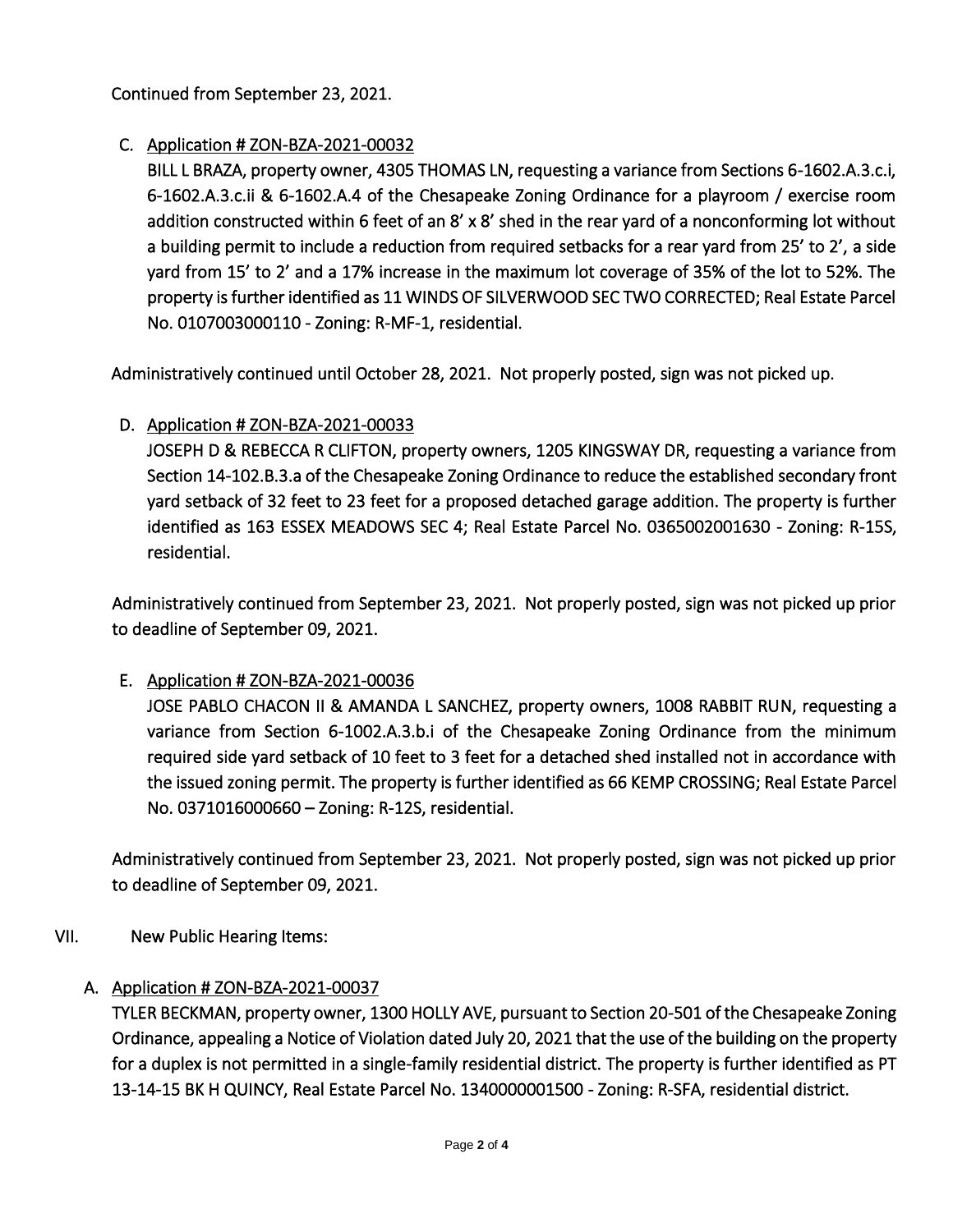## B. Application # ZON-BZA-2021-00038

DONALD R & TERESA G BOWERS, property owners, 2821 GREENWOOD RD, pursuant to Section 20-501 of the Chesapeake Zoning Ordinance, appealing a Notice of Violation dated July 29, 2021, for violation of Section 6-2002.B parking/storing recreational equipment/vehicle in a residential district front yard. The property is further identified as 192 GREEN MEADOW POINT SEC 3; Real Estate Parcel No. 0103001001920, Zoning R-15S, residential.

## C. Application # ZON-BZA-2021-00039

Harry L. Davis, III, President Sussex Development Corporation, POA for Edinburgh LLC (c/o David Konikoff), property owner, 225 CARMICHAEL WAY, requesting a variance from Section 14-704.A of the Chesapeake Zoning Ordinance for a setback reduction for the monument sign from 15 feet to 5 feet. The property is further identified as PAR N12 AMND SUB PAR N7 RMNDR PAR B EDINBURGH 1.48; Real Estate Parcel No. 0730000001775 - Zoning: PUD, regional business.

## D. Application # ZON-BZA-2021-00040

WILLIAM & GLORIA E RODRIGUEZ, property owners, 2000 PRINCE EDWARD DR, requesting a variance from Section 14-102.B.3.e.(2) of the Chesapeake Zoning Ordinance to reduce the established secondary front yard setback of 150 feet to 140 feet for a proposed storage shed. The property is further identified as 2 DEWALD ESTATES 3.00 AC; Real Estate Parcel No. 0851002000020 - Zoning: RE-1, residential.

### E. Application # ZON-BZA-2021-00041

NEKEISHA R KEELING, property owner, 3005 BIG BEND DR, requesting a variance from Section 6- 1602.A.3.a of the Chesapeake Zoning Ordinance the required distance of 25' to 8' for a deck constructed in the secondary front yard without a building permit. The property is further identified as UNIT 16 WESTERN BRANCH COMMONS CONDO PH 7; Real Estate Parcel No. 0094002000160 - Zoning: R-MF-1, residential condominium.

### F. Application # ZON-BZA-2021-00042

TERRY J WORALL JR, property owner, 1312 GRENADIER CT, requesting a variance from Section 14- 102.B.3.e.(3) of the Chesapeake Zoning Ordinance the required distance of 5' to 2' for a shed built on a corner lot by previous owner without a permit. The property is further identified as 120 BATTLEWOOD MEADOWS SEC 3; Real Estate Parcel No. 0731007001200 - Zoning: 15S, residential.

### **VIII.** New Business:

- **A.** Approval of the December 2021 Public Hearing date tentatively scheduled for Thursday, December 09, 2021.
- **B.** Approval of the proposed 2022 Public Hearing Schedule.
- **C.** Election of Officers for Calendar Year 2022.